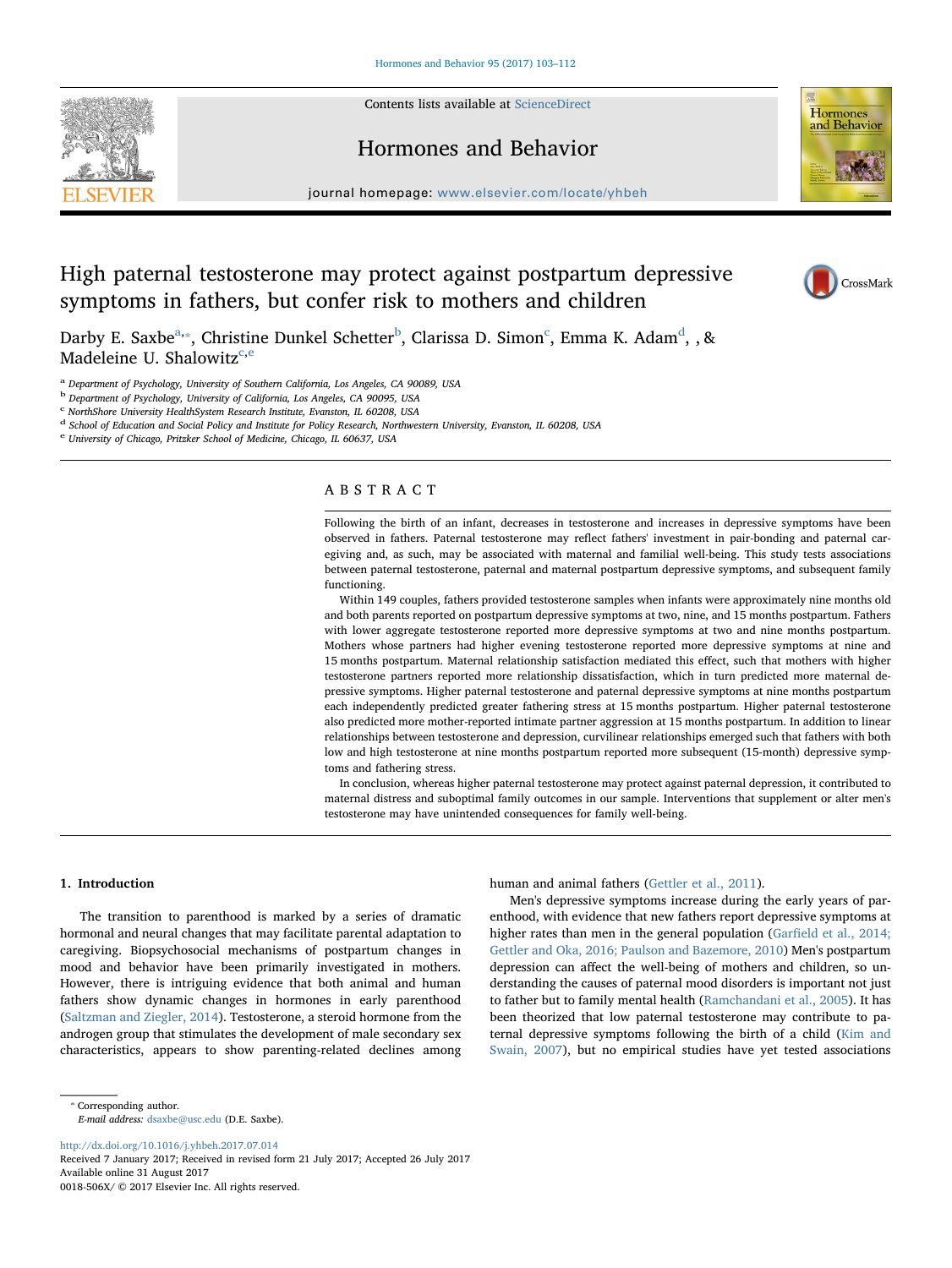between paternal testosterone and postpartum depression.

#### 1.1. Testosterone and depressive symptoms in men

Low testosterone has been identified as a risk factor for depression in men ([Vogel et al., 1978\)](#page-9-2), although research findings have been mixed ([Amiaz and Seidman, 2008](#page-8-3)). Several studies have reported higher depression among men with lower testosterone [\(Almeida et al., 2008;](#page-8-4) [Barrett-Connor et al., 1999; Schweiger et al., 1999](#page-8-4)) and reductions in depressive symptoms after testosterone supplementation ([Zarrouf et al.,](#page-9-3) [2009\)](#page-9-3). However, other investigations have found no associations between men's testosterone and depression ([Giltay et al., 2012; O'Connor](#page-8-5) [et al., 2004; Seidman et al., 2001\)](#page-8-5). Testosterone may be most strongly linked with subthreshold depression or dysthymia [\(Seidman et al.,](#page-9-4) [2002\)](#page-9-4). To date, the literature on testosterone and depression has been limited by a lack of longitudinal research, a constricted age range (with most studies focused on older men), and neglect of contextual variables such as parenting status.

#### 1.2. Testosterone and fatherhood

Biparental mammals including primates, rodents, and humans show significant drops in testosterone during the postpartum period ([Saltzman and Ziegler, 2014](#page-9-0)). Both cross-sectional and longitudinal human studies report low or decreasing testosterone in partnered fathers compared to single men. For example, fathers of young children have significantly lower testosterone than similarly-aged males who are not fathers ([Berg and Wynne-Edwards, 2001; Gray et al., 2006\)](#page-8-6). Testosterone appears to decline over time among partnered men who become fathers, and steeper declines have been associated with greater childcare involvement [\(Gettler et al., 2011\)](#page-8-0).

From an evolutionary perspective, lowered testosterone in fathers may reflect a shift away from pursuing new mating opportunities and towards investment in the family ([van Anders et al., 2012](#page-9-5)). Animal studies have linked lower testosterone levels with reduced aggression towards conspecific infants and more time caring for offspring ([Clark](#page-8-7) [and Galef, 2000; Perrigo et al., 1991\)](#page-8-7). Consistent with this, men's prenatal and postpartum decreases in testosterone have been associated with sensitive caregiving, as well as greater commitment to the partner relationship ([Fleming et al., 2002; Gettler et al., 2011; Storey and](#page-8-8) [Ziegler, 2016](#page-8-8)). For example, men whose testosterone decreased more over the course of their partner's pregnancy subsequently reported greater postpartum investment in the relationship with the child's mother [\(Saxbe et al., 2016](#page-9-6)). Similarly, married men with lower evening testosterone reported greater spousal investment ([Gray et al., 2002\)](#page-8-9). In summary, men in early parenthood appear to have lower testosterone levels than at other periods in the lifespan, and this lowered testosterone may reflect fathers' involvement with the family.

# 1.3. Research integrating testosterone, depression, and family status

Only a few researchers have considered testosterone and depression in conjunction with life history variables. [Booth et al. \(1999\)](#page-8-10) noted that, while, low testosterone has been implicated in men's depression, high testosterone in males has also been associated with known risk factors for depression, such as aggression, antisocial behavior, and being unmarried or divorced. Within a sample of male veterans, they found a curvilinear relationship between depression and testosterone, such that symptoms were higher at both low and high levels of testosterone. However, after controlling for antisocial behavior, marital status, and employment, high testosterone was no longer associated with depression. This finding supports a "social mediation" model where both low and high testosterone may be problematic and in which high testosterone indirectly affects depression via social and behavioral factors. In another study of couples with school-aged children, neither husband nor wife testosterone was directly associated with marital quality, but role overload interacted with husbands' testosterone to predict marital quality, such that marital distress was higher among high-testosterone men also reporting greater role overload [\(Booth et al., 2005](#page-8-11)). In other words, high testosterone may compromise the partner relationship under stressful life conditions, suggesting again that psychosocial factors may modulate links between testosterone and family outcomes. Similarly, [Gettler et al. \(2017\)](#page-8-12) found that both low and high levels of a genetic polymorphism linked with testosterone functioning and "androgenicity" predicted relationship instability and low levels of paternal caregiving, although this polymorphism was not associated with paternal depression.

[Gettler and Oka \(2016\)](#page-8-13) found that men's testosterone interacted with socioeconomic status and relationship and parenting status to predict depression. Within this study, men were identified as fathers if they resided with any children under the age of 18. Low SES, low testosterone, partnered non-fathers had the highest depression rates. Among men living with children, low SES, high testosterone men had mildly elevated depression risk, whereas high SES, high testosterone, partnered men had the lowest depression rates. Partnered men residing with children also had lower testosterone than non-partnered, childless men. Although this is the most comprehensive study of depression, testosterone, and family factors to date, it did not focus specifically on the postpartum period, and men in the sample ranged from 20 to 60 years of age.

No studies have yet examined mothers' depressive symptoms or other aspects of postpartum family functioning in conjunction with fathers' testosterone. Partner social support is known to buffer maternal depression risk during the transition to parenthood [\(Misri et al., 2000;](#page-8-14) [Stapleton et al., 2012\)](#page-8-14). If fathers with lower testosterone are more invested in the family, higher paternal testosterone might compromise maternal well-being and increase fathers' stress related to parenting. High testosterone in males has also been associated with intimate partner aggression (IPA; [McKenry et al., 1995; Pinto et al., 2010](#page-8-15)). However, the literature on testosterone and IPA has not focused on aggression during the postpartum period [\(Beydoun et al., 2012\)](#page-8-16).

# 1.4. Testosterone measurement

Testosterone has a diurnal rhythm, peaking in the morning and declining across the day. Some studies have examined only morning levels (e.g., [Almeida et al., 2008; Gray et al., 2006\)](#page-8-4), some only afternoon or evening levels [\(Fleming et al., 2002; Storey et al., 2000\)](#page-8-8), and some have aggregated both AM and PM measures of testosterone ([Giltay et al., 2012\)](#page-8-5). Although many researchers use only morning samples because of testosterone's peak, testosterone sampled later in the day might better reflect exposure to daily social contexts. In a metaanalysis of research on testosterone and aggression, testosterone-behavior relationships were higher for samples taken later in the day ([Book et al., 2001\)](#page-8-17). Similarly, [Gray et al. \(2002\)](#page-8-9) found that evening, but not morning, testosterone levels were associated with relationship and parenting status in men. Collecting multiple measures of testosterone across the day may help elucidate which sampling timepoints best reflect psychosocial processes.

# 1.5. Current study

The current study examines salivary testosterone levels in fathers, sampled three times over one day, approximately nine months after the birth of their child. We also measured depressive symptoms reported by both parents at three timepoints during the 18 months after birth (approximately two months, nine months, and 15 months postpartum) and assessed fathering stress and mother-reported intimate partner aggression at 15 months postpartum. Our design allowed us to test both crosssectional relationships (testosterone and depression measured at the same timepoint) as well as longitudinal relationships (whether testosterone predicts depressive symptoms and other outcomes at the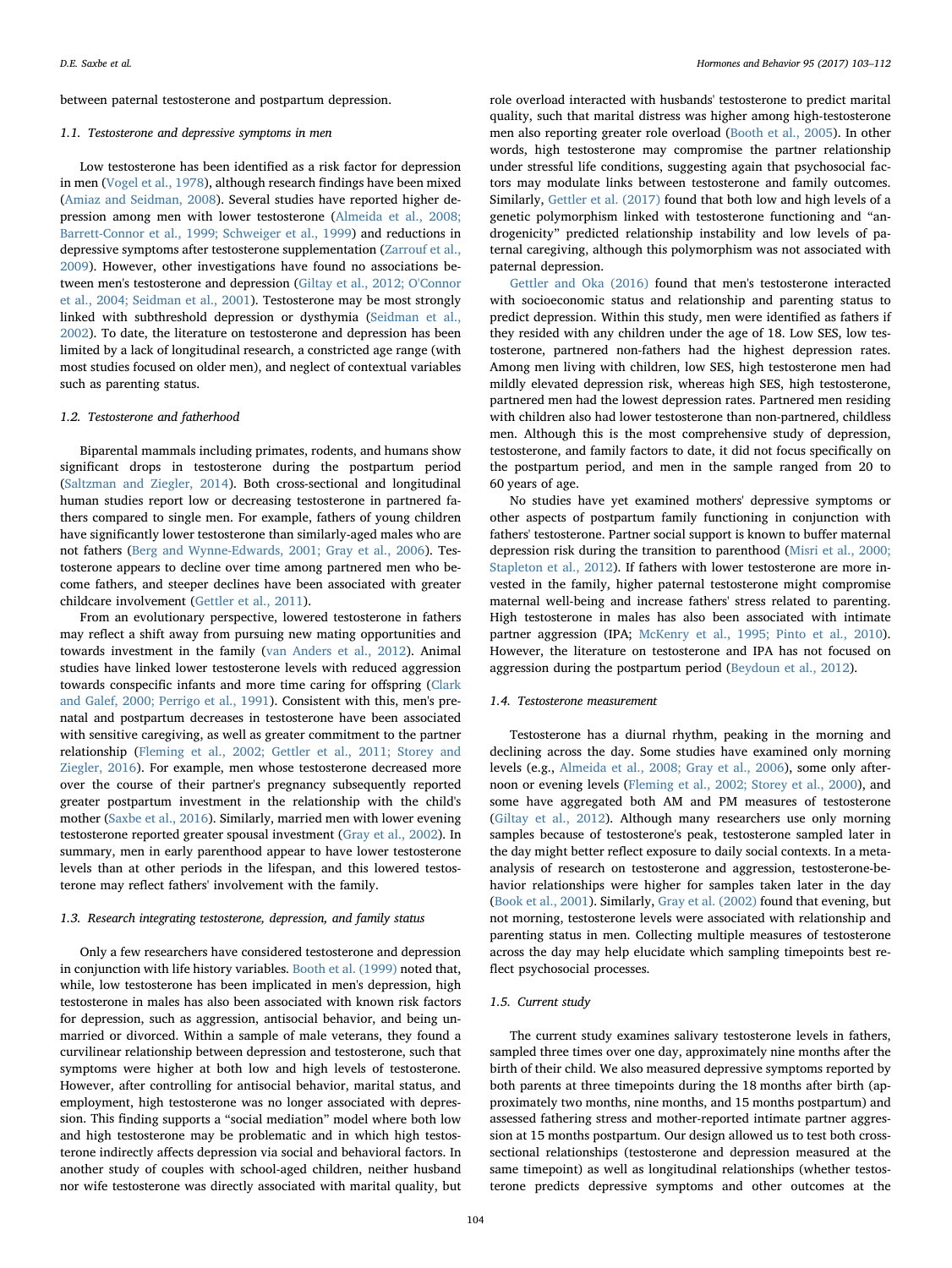### following visit).

We tested four hypotheses. First [\(Hypothesis 1](#page-5-0)), we predicted that fathers' testosterone would be inversely associated with father postpartum depressive symptoms. Specifically, we expected that fathers with lower testosterone at nine months postpartum would report more depressive symptoms, both cross-sectionally and longitudinally.

Second ([Hypothesis 2](#page-5-1)), since low paternal testosterone may reflect father investment in the family, and partner support is known to buffer postpartum depression in women, we expected fathers' testosterone would be positively associated with maternal depressive symptoms, both at the same visit and at preceding and following visits. Additionally ([Hypothesis 3\)](#page-5-2), we expected that maternal relationship satisfaction would mediate the association between fathers' testosterone and maternal postpartum depressive symptoms.

Next ([Hypothesis 4](#page-6-0)), we planned to test whether testosterone and depressive symptoms at nine months postpartum predicted two family outcomes at 15 months postpartum: fathering stress and intimate partner aggression. Social mediation models of testosterone suggest that both high and low testosterone can be problematic for men. Although low testosterone might accompany depression, high testosterone could predict aggression and reduced investment in the family. Depression also may contribute to maladaptive family functioning. As such, we expected that testosterone and depression would make unique contributions to adverse family outcomes.

Finally, as an additional exploratory aim, we planned to test curvilinear relationships between testosterone and outcome variables for fathers (paternal depressive symptoms and paternal parenting stress), by substituting a curvilinear term (testosterone squared) for the linear term used in our analyses. Given the findings of [Booth et al. \(1999\)](#page-8-10), we expected that the curvilinear term might be positively associated with depression and paternal parenting stress, such that greater risk would emerge for fathers who were both particularly low and particularly high in testosterone relative to fathers with average testosterone.

# 2. Methods

# 2.1. Overview

Data used in this study were drawn from the Lake County, IL site of the larger Child Community Health Network (CCHN) study, a five-site, multi-investigator community-based study funded by the Eunice Kennedy Shriver National Institute for Child Health and Human Development (NICHD). Recruitment, eligibility, and demographics for the CCHN study are described in [Ramey et al., 2015,](#page-9-7) and [Dunkel](#page-8-18) [Schetter et al., 2013.](#page-8-18) In brief, biological mothers were recruited at the birth of their first, second, or third child and followed at several visits over the first two years postpartum. Eligible mothers were between 18 and 40 years of age, and self-identified as African-American, White, or Latina. Fathers were invited to participate in the study with mothers' consent. Study sites included Baltimore, MD; Lake County, IL; Los Angeles, CA; eastern North Carolina; and Washington, D.C. Salivary testosterone data was only collected at the Lake County, IL site. The current study uses data from three visits: at approximately 1 to 3 months postpartum (T1), at 6 to 9 months postpartum (T2), and at 12 to 16 months postpartum (T3). Testosterone was collected only at T2 and only from fathers (with the exception of a small subgroup of mothers, not included in this study).

# 2.2. Participants

Testosterone data were available from 149 fathers. The CCHN investigators sought to recruit a diverse, low-income sample of parents. Within the full sample, 38% of mothers and 30% of fathers reported their household income as below the federal poverty line. Compared with the full sample of CCHN participants, fathers who participated in testosterone sampling and were therefore included in this study were

older ( $t = 4.29$ ,  $p = 0.001$ ), more likely to be cohabitating with the baby's mother ( $t = -10.41$ ,  $p = 0.001$ ), more educated ( $t = -3.08$ ,  $p = 0.002$ ), more likely to be born outside the U.S. ( $t = -3.62$ ,  $p = 0.001$ , and more likely to be white  $(t = -12.92, p = 0.001)$ . However, there were no differences in income, mother or father depressive symptoms at T1, T2, or T3, paternal parenting stress, or intimate partner aggression between the full CCHN sample and the sample included in this paper (all  $p$  values  $> 0.25$ ). Within this sample, 95% of participating couples were cohabiting at the T2 visit.

## 2.3. Procedures

Fathers and mothers participated in three CCHN study visits within the first 18 months postpartum. At T1, infants were approximately two months old (Mean = 1.77 months,  $SD = 0.84$  months, Range = 0.5–7 months); at T2, infants were approximately nine months old ( $Mean = 8.91$  months,  $SD = 1.48$  months, Range = 5.65–13 months), and at T3, infants were approximately 15 months old (Mean = 14.70 months,  $SD = 1.66$  months,  $Range = 9.28 - 20.25$  months). Visits consisted of in-person interviews conducted in English or Spanish in the participants' homes. Structured interview protocols were developed through community collaboration and pre-tested, then implemented with extensive interviewer training and monitoring. Interviewers included experienced community members and research staff.

#### 2.4. Testosterone sampling

At the second study visit (T2), fathers sampled saliva three times over the course of a day scheduled within 1–2 weeks of the study visit (mean 10 days). Research staff provided saliva sampling kits along with verbal and written instructions for collecting saliva upon waking, 30 min after waking, and bedtime. Participants were asked to self-collect samples by expelling saliva through straws into sterile 2 mL cryogenic vials. Participants also logged the time of each collection (Mean waking collection time = 7:50 am,  $SD = 1.5$  h, Range 3:20 am–12:30 pm; Mean waking  $+30$  time  $= 8:20$  am,  $SD = 1.5$  h, Range 3:50–1 pm; Mean evening time =  $10:47$ , SD = 1 h 12 min, Range 8 pm–2:30 am).

Completed materials were mailed back to each study office, where they were stored at  $-80$  °C. Saliva samples were subsequently shipped to ZRT Laboratories (Beaverton, OR) and assayed for testosterone (reported detection limits of 5–3333.3 pg/mL and inter-assay coefficients of variance of 10.2%–14.9%). ZRT's testosterone assay results have been found to correlate very highly ( $R^2 = 0.9995$ ) with results from 10 other labs that participate in a biannual salivary proficiency testing program (ZRT [Laboratories, 2017](#page-9-8)).

As outliers in testosterone can bias results, we took a conservative approach to handling extreme values and dropped values > 3 SDs from the sample mean. In total, five outliers, or about 3% of the sample, was dropped; two waking samples, two wake +30 samples, and one bedtime sample. Aggregate testosterone output over the day was estimated by calculating area under the curve with respect to ground, using the trapezoidal formula provided by [Pruessner et al. \(2003\)](#page-9-9). This formula uses the three testosterone samples and adjusts for time elapsed between samples to estimate overall testosterone across the day. Aggregate testosterone output (AUC) was positively correlated with waking  $(r (148) = 0.90, p = 0.001)$ , waking  $+30 (r (148) = 0.93,$  $p = 0.001$ , and evening (r (148) = 0.53,  $p = 0.001$ ) testosterone levels. The two morning testosterone measures were highly correlated with each other  $(r (152) = 0.94, p = 0.001)$  and positively but more weakly correlated with evening testosterone ( $r(152) = 0.22$ ,  $p = 0.01$ with waking T;  $r(148) = 0.17$ ,  $p = 0.04$  with waking  $+30$  T). Sampling collection time was not significantly correlated with either of the morning testosterone measures ( $r$  (148) = -0.02,  $p$  = 0.81 and  $r$  $(148) = -0.06$ ,  $p = 0.47$ ) for waking and waking +30 T, respectively, but was positively correlated with evening testosterone (r (149)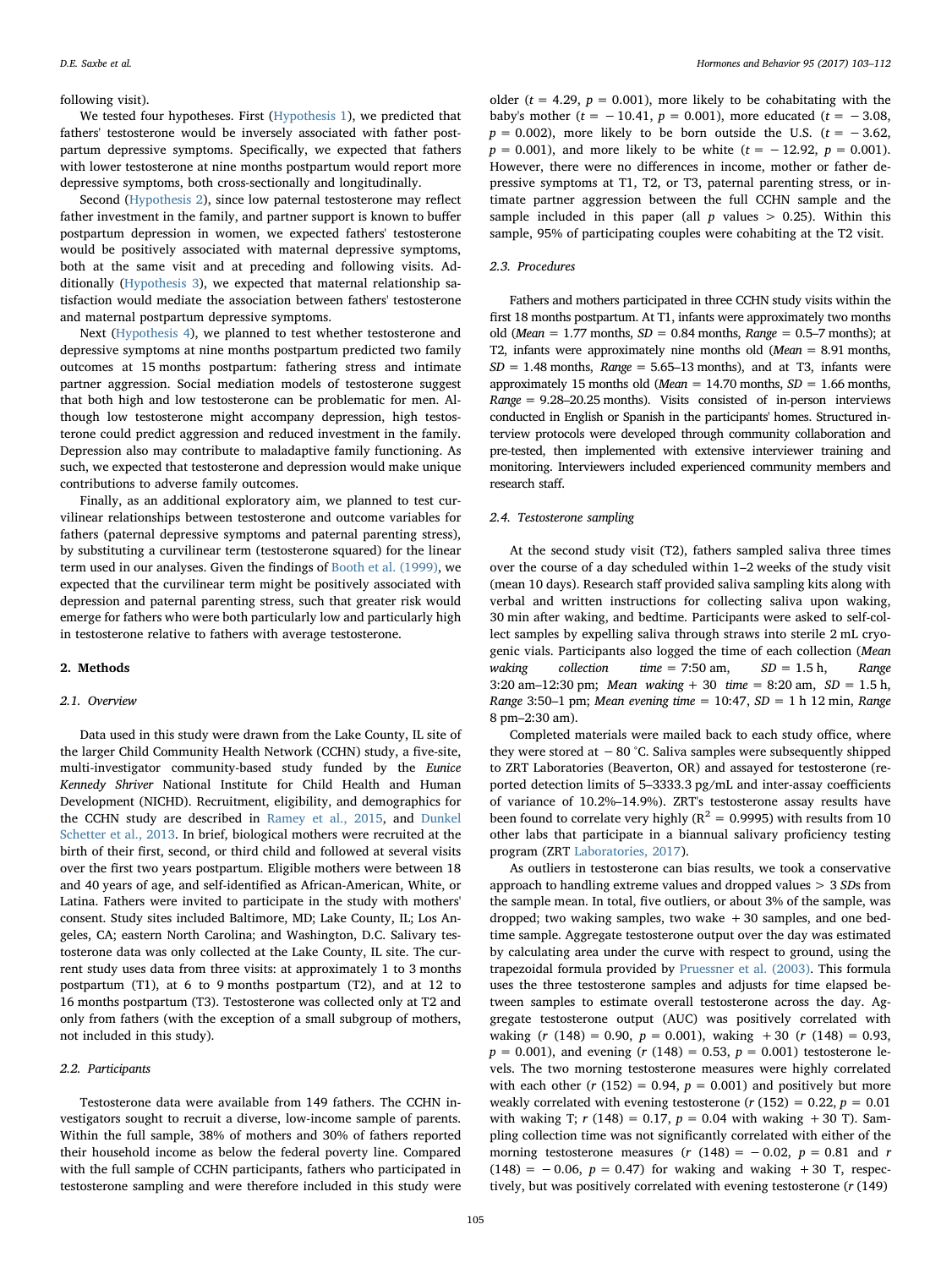$= 0.19$ ,  $p = 0.02$ ). None of the three sampling collection times were significantly associated with aggregate testosterone (all  $p$  values  $>$ 0.15).

Because of the high correlations between the three testosterone measures and aggregate testosterone, we used aggregate testosterone in our analyses. However, based on evidence that evening testosterone might be more strongly associated with social behavior than morning testosterone [\(Gray et al., 2002\)](#page-8-9), we ran follow-up analyses testing family-level outcomes (maternal depression, parenting stress, and intimate partner aggression) using evening testosterone levels and controlling for evening testosterone sampling time.

### 3. Measures

#### 3.1. Postpartum depression

The Edinburgh Postnatal Depression Scale (EPDS; [Cox et al., 1987\)](#page-8-19) is a widely used 10-item measure of postpartum depressive symptoms, validated in both men and women. Participants report depressive symptoms over the previous 7 days, with scores ranging from 0 to 30. We used continuous scores rather than clinical cut-off scores in analyses because of evidence that subthreshold depression can affect infant and parent well-being, and that low testosterone may be associated with mild mood disturbance rather than severe depression [\(Seidman et al.,](#page-9-4) [2002\)](#page-9-4). Additionally, the majority of this sample did not meet clinical cut-off for depression. Within this sample, mothers' EPDS scores averaged 4.64,  $SD = 4.55$ , Range = 0-21 (at T1); 5.20,  $SD = 3.85$ ,  $Range = 0-16$  (at T2); and 5.11,  $SD = 4.09$ ,  $Range = 0-17$  (at T3). Fathers' EPDS scores averaged 3.56,  $SD = 3.80$ , Range = 0-20 (at T1); 4.29, SD = 3.70, Range = 0–25 (at T2); and 4.25, SD = 3.80,  $Range = 0 - 23$  (at T3).

#### 3.2. Relationship satisfaction

The Dyadic Adjustment Scale (DAS; [Spanier, 1976](#page-9-10)), administered at T2, is a well-validated measure of relationship functioning, with 32 items that assess areas of disagreement, degree of closeness and affection, and overall satisfaction with the relationship. Within this study, fathers' mean DAS score was  $124.17$  (SD = 13.94, Range = 69-150) and mothers' mean DAS score was  $121.78$  (SD = 13.28, Range 71-144).

### 3.3. Parenting stress

The Parenting Stress Index-Short Form (PSI; [Abidin, 1995\)](#page-8-20), administered at T3, is a 36-item measure that assesses parents' experiences of parenting and stress related to parenting. Items include "I feel trapped by my responsibilities as a parent," "My child makes more demands on me than most children," and "I expected to have closer and warmer feelings for my child than I do and this bothers me." This measure was normed on 800 parents and found to have good test-retest reliability and internal consistency. No significant gender differences have been observed, making it appropriate for use with fathers as well as mothers. Scores for fathers in this sample ranged from 37 to 142, with a mean of 65.12,  $SD = 18.32$ . Scores for mothers ranged from 36 to 132, with a mean of 66.63,  $SD = 16.42$ .

### 3.4. Intimate partner aggression

At T3, the HITS (for Hurt, Insult, Threaten, Screamed at; [Sherin](#page-9-11) [et al., 1998](#page-9-11)) was administered to mothers. This measure assesses the frequency of physical hurt, insult, threats, and screaming occurring over the past year on a 5-point scale (never  $= 1$  to frequently  $= 5$ ). Any response other than "never" was followed with the question "Was it your partner/spouse, another family member, or someone else in your household?" Only partner/spouse responses were scored. In line with other studies (e.g., [O'Campo et al., 2010\)](#page-8-21), an item on emotional control

# 3.5. BMI

Father BMI (mean = 29.23,  $SD = 5.45$ , range 18.96-48.69) was derived from height and weight measures obtained in person at T2. Body mass index (BMI) was calculated using the established formula (BMI = weight (lb) / [height (in)]<sup>2</sup>  $\times$  703).

## 3.6. Other covariates

At recruitment, mothers and fathers identified their own ethnic/ racial background from a set of standard options; for the present analyses, this was coded dichotomously as racial/ethnic minority (African American or Latino) or non-Hispanic White. Within the current sample, 53% of fathers identified as members of a racial or ethnic minority group and 47% of fathers identified as white. Fathers also reported their current age (mean = 31.01,  $SD = 6.92$ , range = 18.25–49.64). Infant sex was obtained from birth records. Additional demographic data collected at T1 included education (coded from  $1 =$  less than high school to  $4 =$  completed 4-year college or higher; mean = 2.57,  $SD = 1.24$ ); and U.S. or foreign birth (35% of fathers in the sample were foreign born; most (90%) of these fathers identified as Latino and were from Mexico or other Latin American countries). Finally, we created a "lag" variable to reflect time elapsed between father T2 and T3 visits (mean = 175.11,  $SD = 38.29$ , range = 82-255).

# 3.7. Statistical approach

All analyses were performed in SPSS 24.0 (IBM). First, we examined correlations between testosterone and other variables in order to identify significant covariates. Next, we conducted a series of linear regression models to test our hypotheses. We conducted a bootstrapping test to test mediation ([Hypothesis 3](#page-5-2)) via the INDIRECT macro developed by [Preacher and Hayes \(2008\),](#page-9-12) which uses bias-corrected bootstrapping techniques to estimate confidence intervals. In order to investigate curvilinear relationships between testosterone and our study outcomes (Hypothesis 5), we centered the aggregate testosterone variable and then squared it, and substituted this variable for aggregate testosterone in our linear regression analyses. We tested eight basic regression models in Hypotheses 1–4 and then re-tested the three outcomes for fathers (T2 and T3 depressive symptoms and T3 parenting stress) using the curvilinear term, yielding 11 regression models in all. In order to correct for multiple comparisons, we used the Holm-Bonferroni method ([Holm, 1979](#page-8-22)), in which the alpha value is adjusted such that the lowest p-value ( $i = 1$ ) is expected to fall below  $a/k$  (where k is the number of analyses), and the higher values to progressively less restrictive thresholds (a/(k – i + 1). Therefore, for 11 planned analyses, we would require at least one model be significant at  $p = 0.0045$ (0.05/11); one model significant at 0.005 (0.05/10); one at 0.006; and so forth. All of the regression models that included significant values for testosterone met this adjusted p-value threshold, with one exception that is noted in the text. We also calculated standardized effect sizes for all of the regression models (Cohen's  $F^2$ ) and included them in the tables.

# 4. Results

#### 4.1. Zero-order correlations

[Table 1](#page-4-0) depicts bivariate correlations between study variables. As shown, more educated fathers, fathers with a lower BMI, and fathers with older infants at T2 had higher morning testosterone levels. Infant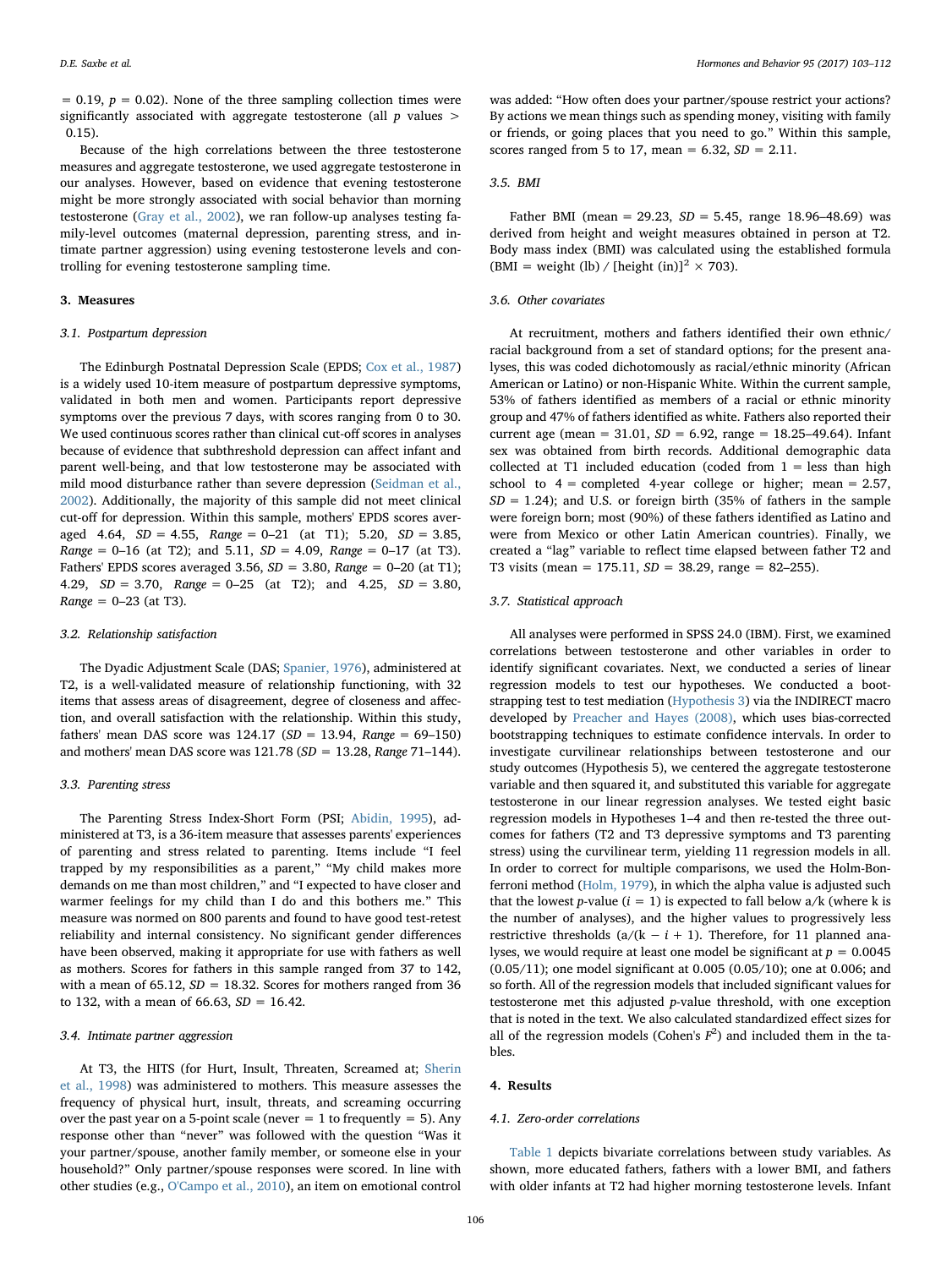<span id="page-4-0"></span>

|                       |                |           |                   |                      | ю | $\circ$ | $\overline{a}$                                                                                                                                                                                                                                                                                                                                                                                                                                                                                        | $\infty$                                                                                                                                                                                                                                                                                                                                           | ō                                                                                                                                                                                                                                                                                                                                           | $\overline{a}$                                                                                                                 | $\Xi$ | $\overline{12}$                                                                                          | 13                                                                                                     | $\overline{14}$                                                                                                                                                                                                                                                                                                                                      | 15                                                                        | $\frac{8}{1}$                                                                         | $\overline{17}$                             | $\overline{8}$                                                                          | $\overline{0}$                  |
|-----------------------|----------------|-----------|-------------------|----------------------|---|---------|-------------------------------------------------------------------------------------------------------------------------------------------------------------------------------------------------------------------------------------------------------------------------------------------------------------------------------------------------------------------------------------------------------------------------------------------------------------------------------------------------------|----------------------------------------------------------------------------------------------------------------------------------------------------------------------------------------------------------------------------------------------------------------------------------------------------------------------------------------------------|---------------------------------------------------------------------------------------------------------------------------------------------------------------------------------------------------------------------------------------------------------------------------------------------------------------------------------------------|--------------------------------------------------------------------------------------------------------------------------------|-------|----------------------------------------------------------------------------------------------------------|--------------------------------------------------------------------------------------------------------|------------------------------------------------------------------------------------------------------------------------------------------------------------------------------------------------------------------------------------------------------------------------------------------------------------------------------------------------------|---------------------------------------------------------------------------|---------------------------------------------------------------------------------------|---------------------------------------------|-----------------------------------------------------------------------------------------|---------------------------------|
| 1. Testosterone AUCg  |                |           |                   |                      |   |         |                                                                                                                                                                                                                                                                                                                                                                                                                                                                                                       |                                                                                                                                                                                                                                                                                                                                                    |                                                                                                                                                                                                                                                                                                                                             |                                                                                                                                |       |                                                                                                          |                                                                                                        |                                                                                                                                                                                                                                                                                                                                                      |                                                                           |                                                                                       |                                             |                                                                                         |                                 |
| 2. Wake T             | $0.90**$       |           |                   |                      |   |         |                                                                                                                                                                                                                                                                                                                                                                                                                                                                                                       |                                                                                                                                                                                                                                                                                                                                                    |                                                                                                                                                                                                                                                                                                                                             |                                                                                                                                |       |                                                                                                          |                                                                                                        |                                                                                                                                                                                                                                                                                                                                                      |                                                                           |                                                                                       |                                             |                                                                                         |                                 |
| 3. Wake + 30 T        | $0.93***$      | $0.94***$ |                   |                      |   |         |                                                                                                                                                                                                                                                                                                                                                                                                                                                                                                       |                                                                                                                                                                                                                                                                                                                                                    |                                                                                                                                                                                                                                                                                                                                             |                                                                                                                                |       |                                                                                                          |                                                                                                        |                                                                                                                                                                                                                                                                                                                                                      |                                                                           |                                                                                       |                                             |                                                                                         |                                 |
| 4. Bedtime T          |                |           |                   |                      |   |         |                                                                                                                                                                                                                                                                                                                                                                                                                                                                                                       |                                                                                                                                                                                                                                                                                                                                                    |                                                                                                                                                                                                                                                                                                                                             |                                                                                                                                |       |                                                                                                          |                                                                                                        |                                                                                                                                                                                                                                                                                                                                                      |                                                                           |                                                                                       |                                             |                                                                                         |                                 |
| 5. Child age          |                |           |                   |                      |   |         |                                                                                                                                                                                                                                                                                                                                                                                                                                                                                                       |                                                                                                                                                                                                                                                                                                                                                    |                                                                                                                                                                                                                                                                                                                                             |                                                                                                                                |       |                                                                                                          |                                                                                                        |                                                                                                                                                                                                                                                                                                                                                      |                                                                           |                                                                                       |                                             |                                                                                         |                                 |
| 6. Father age         |                |           |                   |                      |   |         |                                                                                                                                                                                                                                                                                                                                                                                                                                                                                                       |                                                                                                                                                                                                                                                                                                                                                    |                                                                                                                                                                                                                                                                                                                                             |                                                                                                                                |       |                                                                                                          |                                                                                                        |                                                                                                                                                                                                                                                                                                                                                      |                                                                           |                                                                                       |                                             |                                                                                         |                                 |
| 7. Father education   |                |           |                   |                      |   |         |                                                                                                                                                                                                                                                                                                                                                                                                                                                                                                       |                                                                                                                                                                                                                                                                                                                                                    |                                                                                                                                                                                                                                                                                                                                             |                                                                                                                                |       |                                                                                                          |                                                                                                        |                                                                                                                                                                                                                                                                                                                                                      |                                                                           |                                                                                       |                                             |                                                                                         |                                 |
| 8. US/foreign-born    |                |           |                   |                      |   |         |                                                                                                                                                                                                                                                                                                                                                                                                                                                                                                       |                                                                                                                                                                                                                                                                                                                                                    |                                                                                                                                                                                                                                                                                                                                             |                                                                                                                                |       |                                                                                                          |                                                                                                        |                                                                                                                                                                                                                                                                                                                                                      |                                                                           |                                                                                       |                                             |                                                                                         |                                 |
| 9. Father BMI         |                |           |                   |                      |   |         |                                                                                                                                                                                                                                                                                                                                                                                                                                                                                                       |                                                                                                                                                                                                                                                                                                                                                    |                                                                                                                                                                                                                                                                                                                                             |                                                                                                                                |       |                                                                                                          |                                                                                                        |                                                                                                                                                                                                                                                                                                                                                      |                                                                           |                                                                                       |                                             |                                                                                         |                                 |
| 10. Father minority   |                |           |                   |                      |   |         |                                                                                                                                                                                                                                                                                                                                                                                                                                                                                                       |                                                                                                                                                                                                                                                                                                                                                    |                                                                                                                                                                                                                                                                                                                                             |                                                                                                                                |       |                                                                                                          |                                                                                                        |                                                                                                                                                                                                                                                                                                                                                      |                                                                           |                                                                                       |                                             |                                                                                         |                                 |
| 11. Infant sex        |                |           |                   |                      |   |         |                                                                                                                                                                                                                                                                                                                                                                                                                                                                                                       |                                                                                                                                                                                                                                                                                                                                                    |                                                                                                                                                                                                                                                                                                                                             |                                                                                                                                |       |                                                                                                          |                                                                                                        |                                                                                                                                                                                                                                                                                                                                                      |                                                                           |                                                                                       |                                             |                                                                                         |                                 |
| 12. Father T2 DAS     |                |           |                   |                      |   |         |                                                                                                                                                                                                                                                                                                                                                                                                                                                                                                       |                                                                                                                                                                                                                                                                                                                                                    |                                                                                                                                                                                                                                                                                                                                             |                                                                                                                                |       |                                                                                                          |                                                                                                        |                                                                                                                                                                                                                                                                                                                                                      |                                                                           |                                                                                       |                                             |                                                                                         |                                 |
| 13. Mother T2 DAS     |                |           |                   |                      |   |         |                                                                                                                                                                                                                                                                                                                                                                                                                                                                                                       |                                                                                                                                                                                                                                                                                                                                                    |                                                                                                                                                                                                                                                                                                                                             |                                                                                                                                |       |                                                                                                          |                                                                                                        |                                                                                                                                                                                                                                                                                                                                                      |                                                                           |                                                                                       |                                             |                                                                                         |                                 |
| 14. Mother T1 EPDS    |                |           |                   |                      |   |         |                                                                                                                                                                                                                                                                                                                                                                                                                                                                                                       |                                                                                                                                                                                                                                                                                                                                                    |                                                                                                                                                                                                                                                                                                                                             |                                                                                                                                |       |                                                                                                          |                                                                                                        |                                                                                                                                                                                                                                                                                                                                                      |                                                                           |                                                                                       |                                             |                                                                                         |                                 |
| 15. Mother T2 EPDS    |                |           |                   |                      |   |         | $\begin{array}{cccccccccccccc} \mathring{\mathbb{S}}_{3} & \mathring{\mathbb{S}}_{3} & \mathring{\mathbb{S}}_{1} & \mathring{\mathbb{S}}_{1} & \mathring{\mathbb{S}}_{2} & \mathring{\mathbb{S}}_{3} & \mathring{\mathbb{S}}_{4} & \mathring{\mathbb{S}}_{5} & \mathring{\mathbb{S}}_{6} & \mathring{\mathbb{S}}_{7} & \mathring{\mathbb{S}}_{8} & \mathring{\mathbb{S}}_{9} & \mathring{\mathbb{S}}_{1} & \mathring{\mathbb{S}}_{1} & \mathring{\mathbb{S}}_{1} & \mathring{\mathbb{S}}_{1} & \math$ | $\begin{array}{r} -0.05 \\ -0.62^{*\ast} \\ -0.03 \\ -0.14 \\ -0.01 \\ -0.03 \\ -0.03 \\ -0.03 \\ -0.03 \\ -0.03 \\ -0.03 \\ -0.13 \\ -0.10 \\ -0.10 \\ -0.10 \\ -0.10 \\ -0.10 \\ -0.10 \\ -0.10 \\ -0.10 \\ -0.10 \\ -0.10 \\ -0.10 \\ -0.10 \\ -0.10 \\ -0.10 \\ -0.10 \\ -0.10 \\ -0.10 \\ -0.10 \\ -0.10 \\ -0.10 \\ -0.10 \\ -0.10 \\ -0.10$ | $\begin{array}{r} -0.05 \\ -0.071 \\ -0.08 \\ -0.08 \\ 0.01 \\ 0.000 \\ -0.000 \\ 0.01 \\ -0.000 \\ -0.01 \\ -0.000 \\ -0.01 \\ -0.01 \\ -0.01 \\ -0.01 \\ -0.01 \\ -0.01 \\ -0.01 \\ -0.01 \\ -0.01 \\ -0.01 \\ -0.01 \\ -0.01 \\ -0.01 \\ -0.01 \\ -0.01 \\ -0.01 \\ -0.01 \\ -0.01 \\ -0.01 \\ -0.01 \\ -0.01 \\ -0.01 \\ -0.01 \\ -0.0$ | $\begin{array}{l} \n 1.01 \\  -0.15 \\  -0.04 \\  -0.03 \\  0.10 \\  0.11 \\  0.21 \\  0.11 \\  0.19 \\  0.19 \\  \end{array}$ |       | 0.43**<br>$-0.01$<br>$-0.16$ **<br>$-0.11$ **<br>$-0.24$ ***<br>$-0.32$ ***<br>$-0.35$ ***<br>$-0.39$ ** | $-0.15 + 0.42$<br>$-0.26$<br>$-0.26$<br>$-0.36$<br>$-0.17$<br>$-0.28$<br>$-0.36$<br>$-0.49$<br>$-0.49$ | $\frac{1}{1}$<br>$\frac{1}{1}$<br>$\frac{1}{1}$<br>$\frac{1}{1}$<br>$\frac{1}{1}$<br>$\frac{1}{1}$<br>$\frac{1}{1}$<br>$\frac{1}{1}$<br>$\frac{1}{1}$<br>$\frac{1}{1}$<br>$\frac{1}{1}$<br>$\frac{1}{1}$<br>$\frac{1}{1}$<br>$\frac{1}{1}$<br>$\frac{1}{1}$<br>$\frac{1}{1}$<br>$\frac{1}{1}$<br>$\frac{1}{1}$<br>$\frac{1}{1}$<br>$\frac{1}{1}$<br> |                                                                           |                                                                                       |                                             |                                                                                         |                                 |
| 16. Mother T3 EPDS    |                |           |                   |                      |   |         |                                                                                                                                                                                                                                                                                                                                                                                                                                                                                                       |                                                                                                                                                                                                                                                                                                                                                    |                                                                                                                                                                                                                                                                                                                                             |                                                                                                                                |       |                                                                                                          |                                                                                                        |                                                                                                                                                                                                                                                                                                                                                      |                                                                           |                                                                                       |                                             |                                                                                         |                                 |
| 17. Father T1 EPDS    |                |           |                   |                      |   |         |                                                                                                                                                                                                                                                                                                                                                                                                                                                                                                       |                                                                                                                                                                                                                                                                                                                                                    |                                                                                                                                                                                                                                                                                                                                             |                                                                                                                                |       |                                                                                                          |                                                                                                        |                                                                                                                                                                                                                                                                                                                                                      |                                                                           |                                                                                       |                                             |                                                                                         |                                 |
| 18. Father T2 EPDS    |                |           |                   |                      |   |         |                                                                                                                                                                                                                                                                                                                                                                                                                                                                                                       |                                                                                                                                                                                                                                                                                                                                                    |                                                                                                                                                                                                                                                                                                                                             |                                                                                                                                |       |                                                                                                          |                                                                                                        |                                                                                                                                                                                                                                                                                                                                                      |                                                                           |                                                                                       |                                             |                                                                                         |                                 |
| 19. Father T3 EPDS    |                |           |                   |                      |   |         |                                                                                                                                                                                                                                                                                                                                                                                                                                                                                                       |                                                                                                                                                                                                                                                                                                                                                    |                                                                                                                                                                                                                                                                                                                                             |                                                                                                                                |       |                                                                                                          |                                                                                                        |                                                                                                                                                                                                                                                                                                                                                      | $0.56$ **<br>$0.06$<br>$0.21$ **<br>$0.18$ **<br>$0.32$ ***<br>$0.35$ *** | $\begin{array}{c} 0.05 \\ 0.08 \\ 0.17 \\ 0.10 \\ 0.41 \\ 0.42 \\ \vdots \end{array}$ | $1$<br>0.50**<br>0.48**<br>0.23**<br>- 0.02 | $\begin{array}{c} 1 \\ 1 \\ 0.56^{***} \\ 0.28^{***} \\ -0.04 \\ 0.21^{**} \end{array}$ |                                 |
| 20. Father T3 PSI     |                |           | $\frac{2}{3}$ .03 | $3.14 +$<br>$3.14 +$ |   |         |                                                                                                                                                                                                                                                                                                                                                                                                                                                                                                       |                                                                                                                                                                                                                                                                                                                                                    |                                                                                                                                                                                                                                                                                                                                             |                                                                                                                                |       |                                                                                                          |                                                                                                        |                                                                                                                                                                                                                                                                                                                                                      |                                                                           |                                                                                       |                                             |                                                                                         | $0.36***$<br>- 0.15 +<br>0.15 + |
| 21. Mother T3 PSI     | $0.08$<br>0.05 |           |                   |                      |   |         |                                                                                                                                                                                                                                                                                                                                                                                                                                                                                                       |                                                                                                                                                                                                                                                                                                                                                    |                                                                                                                                                                                                                                                                                                                                             |                                                                                                                                |       |                                                                                                          |                                                                                                        |                                                                                                                                                                                                                                                                                                                                                      |                                                                           |                                                                                       |                                             |                                                                                         |                                 |
| 22. Mother T3 IPV     |                |           |                   |                      |   |         |                                                                                                                                                                                                                                                                                                                                                                                                                                                                                                       |                                                                                                                                                                                                                                                                                                                                                    |                                                                                                                                                                                                                                                                                                                                             |                                                                                                                                |       |                                                                                                          |                                                                                                        |                                                                                                                                                                                                                                                                                                                                                      |                                                                           |                                                                                       |                                             |                                                                                         |                                 |
| *, **, *** $p < 0.05$ |                |           |                   |                      |   |         |                                                                                                                                                                                                                                                                                                                                                                                                                                                                                                       |                                                                                                                                                                                                                                                                                                                                                    |                                                                                                                                                                                                                                                                                                                                             |                                                                                                                                |       |                                                                                                          |                                                                                                        |                                                                                                                                                                                                                                                                                                                                                      |                                                                           |                                                                                       |                                             |                                                                                         |                                 |

Table 1 <br>Zero-order correlations between fathers' testosterone, covariates, and family outcomes. Zero-order correlations between fathers' testosterone, covariates, and family outcomes.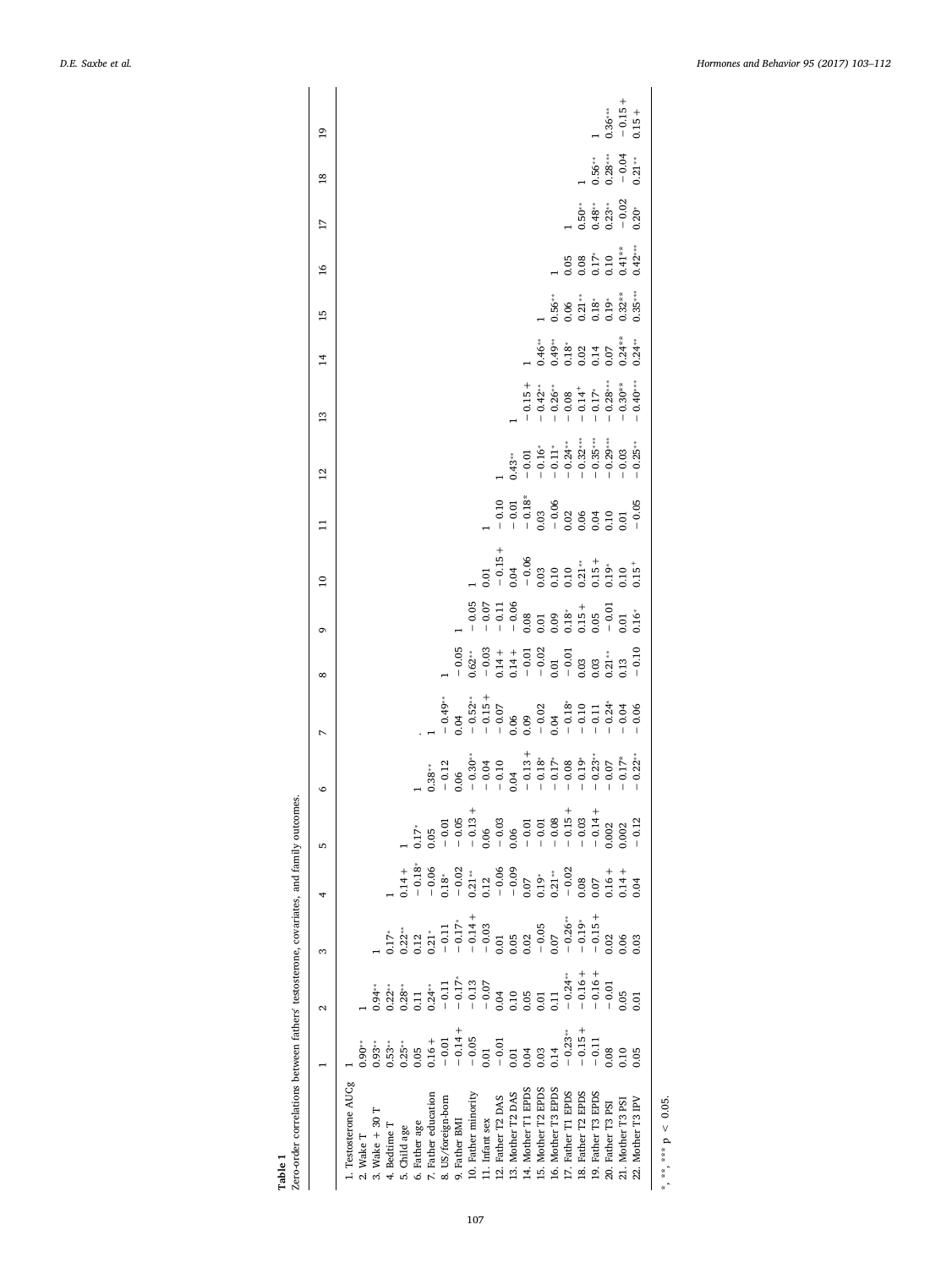#### <span id="page-5-3"></span>Table 2

Cross-sectional associations between fathers' testosterone and father depressive symptoms at nine months postpartum.

|                                                                                                            | depressive symptoms<br>$p = 0.001$<br>$= 0.22$ | Model 1: Fathers' T2 T AUCg<br>associated with father T2<br>$r(132, 7) = 0.42, F = 3.92,$<br>Effect size (Cohen's $F^2$ ) | Model 2: Fathers' T2 T AUCg and<br>father T2 relationship satisfaction<br>associated with father T2 depressive<br>symptoms<br>$r(130, 8) = 0.52, F = 5.72,$<br>$p = 0.001$<br>Effect size (Cohen's $F^2$ ) = 0.37 |                                                       |  |
|------------------------------------------------------------------------------------------------------------|------------------------------------------------|---------------------------------------------------------------------------------------------------------------------------|-------------------------------------------------------------------------------------------------------------------------------------------------------------------------------------------------------------------|-------------------------------------------------------|--|
|                                                                                                            | Beta                                           | t                                                                                                                         | Beta                                                                                                                                                                                                              | t                                                     |  |
| (Constant)<br>Father T2 BMI<br>Child age<br>Father age<br>Father<br>minority<br>Father                     | 0.16<br>0.01<br>$-0.22$<br>0.21<br>$-0.03$     | $2.17*$<br>$1.88 +$<br>0.07<br>$-2.40*$<br>$1.79^{+}$<br>$-0.26$                                                          | 0.12<br>0.03<br>$-0.27$<br>0.22<br>0.01                                                                                                                                                                           | 14.06<br>1.48<br>0.37<br>$-3.02**$<br>$2.00*$<br>0.12 |  |
| education<br>Father foreign<br>born<br>Father T <sub>2</sub> T<br><b>AUCg</b><br>Father T <sub>2</sub> DAS | $-0.11$<br>$-0.17$                             | $-1.03$<br>$-2.02*$                                                                                                       | $-0.08$<br>$-0.19$<br>$-0.32$                                                                                                                                                                                     | $-0.71$<br>$-2.34*$<br>$-4.02***$                     |  |

<span id="page-5-7"></span> $\frac{1}{p}$  < 0.10.

<span id="page-5-5"></span> $p < 0.05$ .

<span id="page-5-8"></span><span id="page-5-6"></span>\*\*  $p < 0.01$ . \*\*\*  $p \, < \, 0.001$ .

sex was not associated with father T. Fathers with higher morning and aggregate testosterone reported fewer depressive symptoms at T1 and, at a marginal level of significance, T2 and T3. Younger fathers, nonwhite fathers, and foreign-born fathers had higher evening T. The partners of fathers with higher evening testosterone reported more depressive symptoms at T2 and T3. At a marginal level of significance, fathers with higher evening testosterone at T2 reported more paternal parenting stress at T3, and their partners reported higher maternal parenting stress at T3 as well.

<span id="page-5-0"></span>Hypothesis 1. Associations between fathers' testosterone and father depressive symptoms.

To test our first hypothesis, we examined cross-sectional associations between testosterone and depressive symptoms (both measured at T2) in a regression model that included

covariates that were correlated with testosterone (infant and father

age, father education,

minority status, and foreign birth, and father BMI). As shown in [Table 2](#page-5-3), fathers with lower aggregate testosterone at approximately nine months postpartum also reported higher depressive symptoms at the same study visit. These results held when we controlled for fathers' T2 relationship satisfaction, and both T2 relationship satisfaction and T2 aggregate testosterone were significantly negatively associated with T2 paternal depressive symptoms. There was no significant curvilinear relationship between father T2 testosterone and father T2 depressive symptoms.

Fathers' aggregate testosterone at T2 did not predict their subsequent (T3) depressive symptoms. However, there was a curvilinear result such that the aggregate testosterone-squared term predicted father T3 depressive symptoms,  $r(125) = 0.24$ ,  $t = 2.64$ ,  $p = 0.009$ . The positive coefficient for the testosterone-squared term suggests a Ushaped relationship, such that both particularly low and particularly high levels of T2 testosterone predicted more depressive symptoms. However, note that the test statistic for this model ( $F(125, 7) = 2.28$ ,  $p = 0.022$ ) did not meet our adjusted p-value threshold for multiple comparisons.

<span id="page-5-1"></span>Hypothesis 2. Associations between fathers' testosterone and mother depressive symptoms.

Aggregate T2 testosterone was not associated with mother depressive symptoms at T2. However, as shown in [Table 3,](#page-5-4) father evening testosterone and maternal depressive symptoms were cross-sectionally associated at T2, and this result remained significant after we added paternal T2 relationship satisfaction to the model. Controlling instead for maternal T2 relationship satisfaction made this result marginally significant, and T2 maternal relationship satisfaction was a significant predictor of concurrent T2 maternal depressive symptoms.

Next, we tested longitudinal associations between maternal depressive symptoms and paternal testosterone. Both father evening testosterone and aggregate testosterone at T2 predicted higher maternal T3 depressive symptoms (b  $(130) = 0.22$ ,  $t = 2.35$ ,  $p = 0.02$  and b  $(130) = 0.23$ ,  $t = 2.52$ ,  $p = 0.01$ , respectively), and both relationships held whether we included maternal T2 relationship satisfaction, which was negatively associated with T3 depression ( $b$  (138) = -0.22,  $t = -2.59, p = 0.01$ .

<span id="page-5-2"></span>Hypothesis 3. Relationship satisfaction as a mediator of the association between fathers' testosterone and maternal depression.

To test whether maternal relationship satisfaction would mediate

<span id="page-5-4"></span>Table 3

Cross-sectional associations between fathers' evening testosterone (T) and mother postpartum depressive symptoms (PDS) at nine months postpartum.

|                     | associated with mother<br>T <sub>2</sub> P <sub>DS</sub><br>$p = 0.30$ | Model 1: Fathers' evening T<br>$r(135, 8) = 0.27, F = 1.22,$<br>Effect size (Cohen's $F^2 = 0.08$ ) | Model 2: Fathers' evening T associated with mother T2<br>PDS, with father T2 relationship satisfaction<br>$r(133, 9) = 0.28, F = 1.14, p = 0.34$<br>Effect size (Cohen's $F^2 = 0.09$ ) |         | Model 3: Fathers' evening T associated with mother T2 PDS,<br>with mother T2 relationship satisfaction<br>$r(133, 9) = 0.43, F = 3.07, p = 0.002$<br>Effect size (Cohen's $F^2 = 0.23$ ) |                  |
|---------------------|------------------------------------------------------------------------|-----------------------------------------------------------------------------------------------------|-----------------------------------------------------------------------------------------------------------------------------------------------------------------------------------------|---------|------------------------------------------------------------------------------------------------------------------------------------------------------------------------------------------|------------------|
|                     | Beta                                                                   | t                                                                                                   | Beta                                                                                                                                                                                    | t       | Beta                                                                                                                                                                                     |                  |
| (Constant)          |                                                                        | 1.55                                                                                                |                                                                                                                                                                                         | $1.61*$ |                                                                                                                                                                                          | $3.42*$          |
| Father T2 BMI       | 0.02                                                                   | 0.25                                                                                                | 0.01                                                                                                                                                                                    | 0.07    | 0.01                                                                                                                                                                                     | 0.02             |
| Child age           | 0.01                                                                   | 0.09                                                                                                | 0.02                                                                                                                                                                                    | 0.23    | 0.02                                                                                                                                                                                     | 0.36             |
| Father age          | $-0.12$                                                                | $-1.20$                                                                                             | $-0.14$                                                                                                                                                                                 | $-1.40$ | 0.03                                                                                                                                                                                     | $-1.64$          |
| Father minority     | $-0.02$                                                                | $-0.19$                                                                                             | $-0.04$                                                                                                                                                                                 | $-0.28$ | $-0.15$                                                                                                                                                                                  | $-0.33$          |
| Father education    | $-0.11$                                                                | $-0.96$                                                                                             | $-0.11$                                                                                                                                                                                 | $-0.91$ | $-0.04$                                                                                                                                                                                  | $-0.73$          |
| Father foreign born | $-0.06$                                                                | $-0.46$                                                                                             | $-0.05$                                                                                                                                                                                 | $-0.44$ | $-0.08$                                                                                                                                                                                  | $-0.04$          |
| Father evening time | $-0.07$                                                                | $-0.81$                                                                                             | $-0.06$                                                                                                                                                                                 | $-0.67$ | $-0.12$                                                                                                                                                                                  | $-1.42$          |
| Father evening T    | $-0.21$                                                                | $2.22*$                                                                                             | $-0.19$                                                                                                                                                                                 | $2.08*$ | 0.15                                                                                                                                                                                     | $1.74^{\dagger}$ |
| T <sub>2</sub> DAS  |                                                                        |                                                                                                     | $-0.07$                                                                                                                                                                                 | $-0.79$ | $-0.35$                                                                                                                                                                                  | $-4.09**$        |
|                     |                                                                        |                                                                                                     |                                                                                                                                                                                         |         |                                                                                                                                                                                          |                  |

<span id="page-5-10"></span> $\frac{+}{p}$  < 0.10.

<span id="page-5-9"></span> $p < 0.05$  level.

<span id="page-5-11"></span> $*$  *p* < 0.01.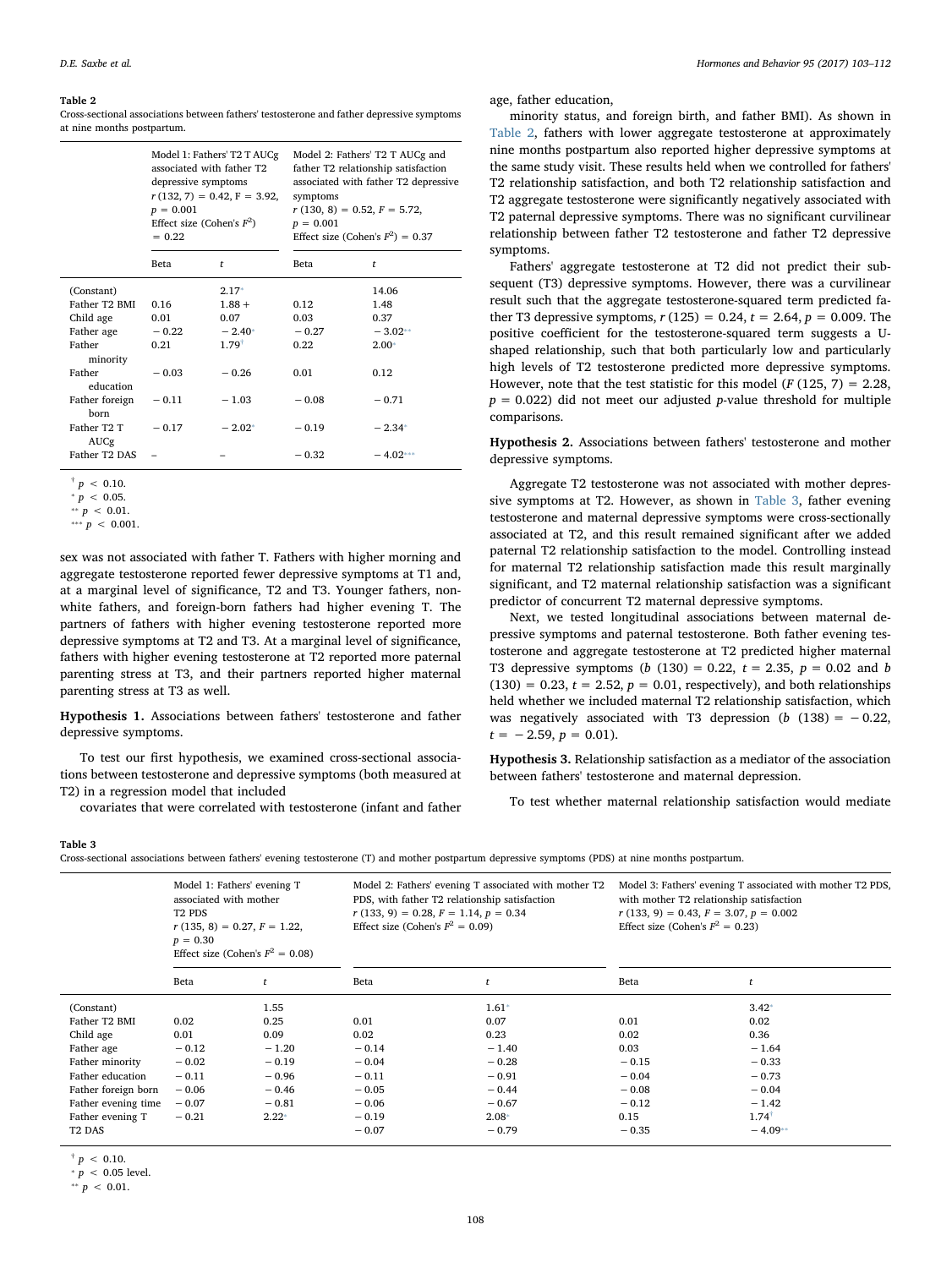# T2 Testosterone and Maternal Depressive Symptoms at T2 and T3

<span id="page-6-1"></span>

the association between father T2 evening testosterone and maternal T2 and T3 depressive symptoms, we conducted a bootstrapping test of mediation, including the same covariates as in the regression models (child age, father age, father BMI, father education, father minority status, and father foreign birth). Results are depicted in [Fig. 1](#page-6-1). Crosssectionally, we found that maternal relationship satisfaction fully mediated the relationship between father T2 evening testosterone and maternal depressive symptoms at T2 yielding 95% bias-corrected and accelerated bootstrap confidence intervals not containing zero;  $CI = 0.01$  to 0.53, with a relative indirect effect (ratio of indirect effect to the total effect) of 0.51. Longitudinally, we found that maternal T2 relationship satisfaction fully mediated the association between father evening testosterone at T2 and maternal T3 depressive symptoms  $(CI = 0.01$  to 0.37, relative indirect effect = 0.16). However, maternal T2 relationship satisfaction did not mediate the association between father aggregate testosterone and maternal T3 depressive symptoms  $(CI = -0.03$  to 0.40, relative indirect effect = 0.12).

<span id="page-6-0"></span>Hypothesis 4. Associations between fathers' testosterone, fathering stress and intimate partner aggression.

To test our fourth hypothesis, we ran a stepwise regression model to predict whether fathers' testosterone and father depressive symptoms at T2 predicted fathering stress at T3. First, we tested only father T2 testosterone as a predictor; next, we tested a model that included both testosterone and father T2 depressive symptoms. As shown in [Table 4](#page-7-0), fathers' testosterone was only a significant predictor of paternal parenting stress in the model that also included depressive symptoms, and

Fig. 1. Maternal dyadic adjustment mediating associations between paternal T2 testosterone and maternal depressive symptoms at T2 and T3.

fathering stress approximately six months later. Father T2 testosterone was not a significant predictor of maternal T3 parenting stress in a model including these same covariates,  $r(124) = 0.16$ ,  $t = 1.63$ ,  $p = 0.11$ . A curvilinear relationship also emerged between father T2 testosterone and T3 fathering stress: substituting the curvilinear (aggregate testosterone-squared term) for the linear aggregate testosterone term, father T2 testosterone-squared predicted father T3 parenting stress,  $r(118) = 0.20$ ,  $t = 2.26$ ,  $p = 0.026$ , such that parenting stress was heightened for fathers at both low and high levels of testosterone. Next, we tested whether fathers' testosterone predicted mothers' report of intimate partner aggression (IPA) at T3. As shown in [Table 4](#page-7-0),

higher father T2 testosterone predicted greater T3 IPA, whether or not

the model included father T2 depressive symptoms.

both testosterone and depressive symptoms were independent predictors of paternal parenting stress, in the same direction: higher testosterone and higher depressive symptoms at T2 both predicted greater

5. Discussion

Fathers' testosterone measured approximately nine months after the birth of a child was associated with both maternal and paternal postpartum depressive symptoms. Interestingly, these associations were in opposite directions. Fathers with lower testosterone at the nine month visit reported more depressive symptoms at the same visit, and their partners reported fewer symptoms at both nine and 15 months postpartum. Maternal relationship satisfaction fully mediated the association between father evening testosterone and both nine-month and 15-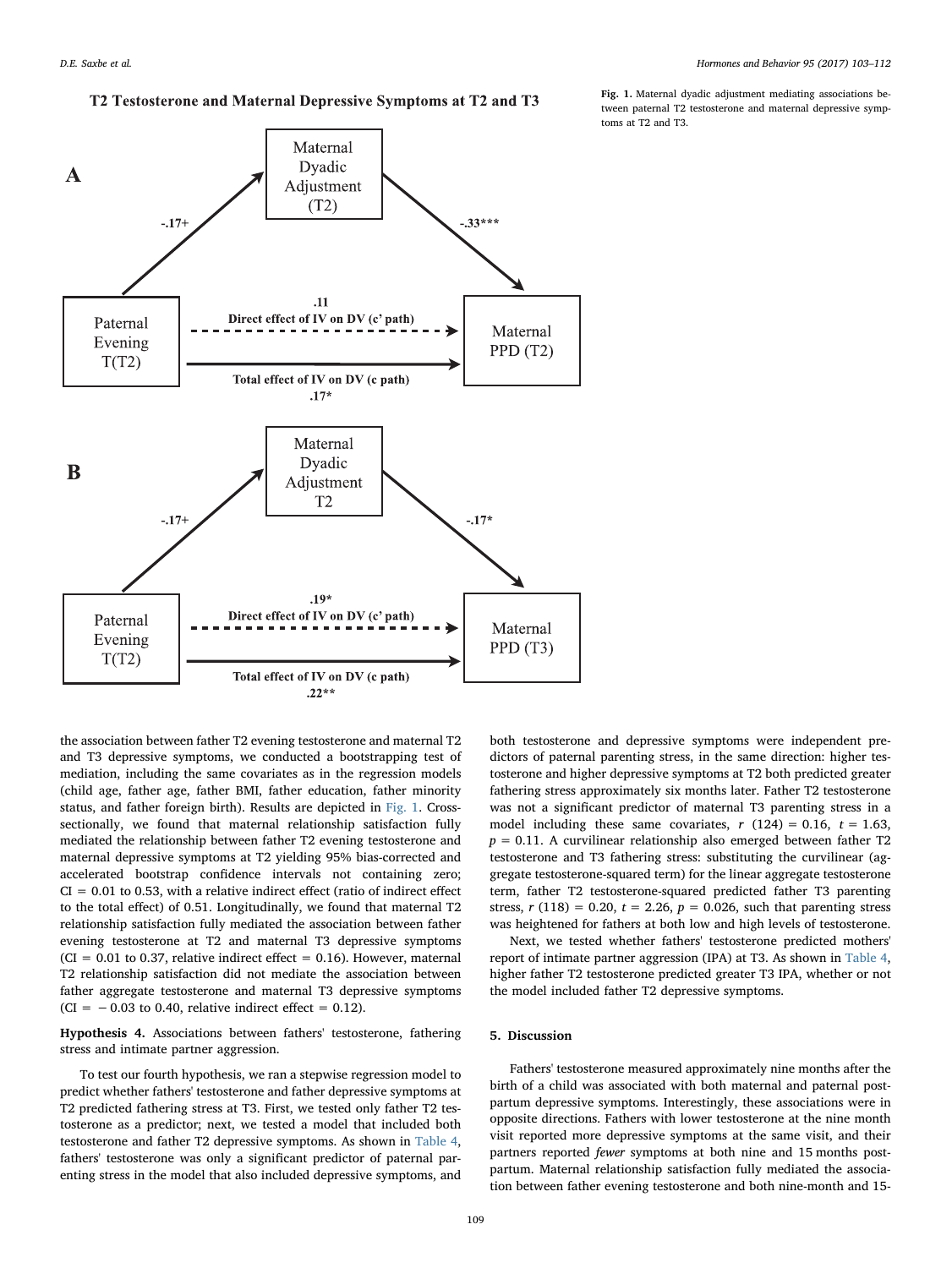#### <span id="page-7-0"></span>Table 4

Fathers' testosterone (T) and postpartum depressive symptoms (PDS) at nine months postpartum predicting family outcomes at 15 months postpartum.

| Models predicting T3 father parenting stress |         |                                                                                                                                                    |                                                                                |                                                                                    |
|----------------------------------------------|---------|----------------------------------------------------------------------------------------------------------------------------------------------------|--------------------------------------------------------------------------------|------------------------------------------------------------------------------------|
|                                              |         | Model 1: Fathers' T2 T AUC predicting T3 father parenting stress<br>$r(118, 8) = 0.38, F = 2.36, p = 0.022$<br>Effect Size (Cohen's $F^2$ ) = 0.17 | $r(118, 9) = 0.46, F = 3.17, p = 0.002$<br>Effect size (Cohen's $F^2$ ) = 0.27 | Model 2: Fathers' T2 T AUC and father T2 PPD predicting T3 father parenting stress |
|                                              | Beta    |                                                                                                                                                    | Beta                                                                           |                                                                                    |
| (Constant)                                   |         | $3.91***$                                                                                                                                          |                                                                                | 3.50                                                                               |
| Father T2 BMI                                | 0.03    | 0.31                                                                                                                                               | $-0.01$                                                                        | $-0.11$                                                                            |
| Child age                                    | $-0.10$ | $-0.96$                                                                                                                                            | $-0.09$                                                                        | 0.97                                                                               |
| Father age                                   | 0.06    | 0.64                                                                                                                                               | 0.12                                                                           | 1.23                                                                               |
| Father minority                              | 0.09    | 0.73                                                                                                                                               | 0.04                                                                           | 0.33                                                                               |
| Father education                             | $-0.28$ | $-2.37*$                                                                                                                                           | $-0.27$                                                                        | $2.36*$                                                                            |
| Father foreign born                          | 0.02    | 0.16                                                                                                                                               | 0.06                                                                           | 0.51                                                                               |
| Lag from T2 to T3                            | $-0.10$ | $-0.98$                                                                                                                                            | $-0.07$                                                                        | $-0.74$                                                                            |
| Father T2 T AUCg                             | 0.14    | 1.50                                                                                                                                               | 0.18                                                                           | $1.99*$                                                                            |
| Father T2 PDS                                |         | $\overline{\phantom{0}}$                                                                                                                           | 0.27                                                                           | $2.89**$                                                                           |

Models predicting T3 IPV

| Model 3: Fathers' T2 T AUC predicting T3 mother-reported IPV |  |
|--------------------------------------------------------------|--|
| $r(127, 8) = 0.47, F = 4.30, p = 0.001$                      |  |
| Effect size (Cohen's $F^2$ ) = 0.29                          |  |

|                                         | Model 4: Fathers' T2 T AUCg and father T2 PPD predicting T3 mother-reported IPV |
|-----------------------------------------|---------------------------------------------------------------------------------|
| $r(127, 9) = 0.48, F = 4.01, p = 0.001$ |                                                                                 |
| Effect size (Cohen's $F^2$ ) = 0.31     |                                                                                 |

|                     | $m \sim 0.00$            |                          | $msc$ . $msc$ , $msc$ . $n \rightarrow \infty$ . |            |
|---------------------|--------------------------|--------------------------|--------------------------------------------------|------------|
|                     | Beta                     |                          | Beta                                             |            |
| (Constant)          |                          | $2.16*$                  |                                                  | $1.92^{+}$ |
| Father T2 BMI       | 0.15                     | $1.81$ <sup>+</sup>      | 0.13                                             | 1.54       |
| Child age           | 0.01                     | 0.07                     | 0.01                                             | 0.14       |
| Father age          | $-0.14$                  | $-1.48$                  | $-0.11$                                          | $-1.21$    |
| Father minority     | 0.38                     | $3.22**$                 | 0.35                                             | $2.97**$   |
| Father education    | $-0.17$                  | $-1.51$                  | $-0.17$                                          | $-1.58$    |
| Father foreign born | $-0.39$                  | $-3.49**$                | $-0.38$                                          | $-3.41**$  |
| Lag from T2 to T3   | 0.21                     | $2.21*$                  | 0.22                                             | $2.32*$    |
| Father T2 T AUCg    | 0.18                     | $2.10*$                  | 0.20                                             | $2.30*$    |
| Father T2 PDS       | $\overline{\phantom{0}}$ | $\overline{\phantom{0}}$ | 0.11                                             | 1.22       |
|                     |                          |                          |                                                  |            |

<span id="page-7-4"></span> $+ p < 0.10.$ 

<span id="page-7-1"></span>\*\*\* $p < 0.001$ .

month maternal postpartum depression. Higher paternal testosterone predicted adverse family outcomes, specifically fathering stress and intimate partner aggression at 15 months postpartum. Our findings suggest that both low and high testosterone are associated with heightened risk for fathers and for the family, but through different pathways. In keeping with this conclusion, a curvilinear relationship between nine-month aggregate testosterone and 15-month postpartum depression and parenting stress for fathers also emerged, such that fathers with both particularly low and particularly high levels of testosterone subsequently reported more depressive symptoms and greater parenting stress.

Our results are consistent with previous studies identifying low testosterone as a correlate of depression in males, but also suggest new directions for research. Although fatherhood has been associated with lowered testosterone in men, and it has been theorized that declines in testosterone might play a role in postpartum depression ([Kim and](#page-8-2) [Swain, 2007](#page-8-2)), this study provides the first empirical evidence in support of this theory. It is also possible that a third variable (such as sleep disturbance or childcare involvement) influenced both testosterone and depression. Indeed, in another investigation involving both mothers and fathers from this study, we found bidirectional associations between parents' sleep problems and their depressive symptoms [\(Saxbe](#page-9-13) [et al., 2017](#page-9-13)). We did not collect a detailed measure of childcare involvement, attitudes, and experiences in this study, but we would expect associations between these variables and testosterone might emerge, consistent with other studies that have found links between

parenting behavior and testosterone in fathers [\(Kuo et al., 2016](#page-8-23)).

Intriguingly, while low testosterone was linked with males' depression risk, high testosterone actually appeared to contribute to their partners' depression risk as well as downstream risks to the family, such as more fathering stress and more mother-reported intimate partner aggression. How might these seemingly contradictory findings be reconciled? On the one hand, testosterone has been linked with competition, dominance, and aggression ([Booth et al., 2006\)](#page-8-24), qualities that are traditionally valued in men and that may be protective against depression. On the other hand, low testosterone in a parenting context may be adaptive, potentially facilitating men's nurturant behavior and investment in the family. Social contextual variables are clearly relevant to interpreting men's testosterone and its functional role across the lifespan. Our curvilinear results support this idea, replicating [Booth](#page-8-10) [et al. \(1999\)](#page-8-10) in finding that both low and high levels of testosterone predict depression in fathers. Similarly, the linear association between fathers' testosterone and subsequent parenting stress only emerged as significant when we controlled for fathers' postpartum depressive symptoms, suggesting a complex relationship between testosterone, depression, and parenting. Consistent with this, we also found a curvilinear association between testosterone and parenting stress, such that fathers who had both low and high levels of testosterone subsequently found parenting to be more stressful.

Our results support a social mediation model for maternal depression, with maternal relationship satisfaction mediating the association between paternal evening testosterone and maternal depressive

<span id="page-7-2"></span> $p < 0.05$  level.

<span id="page-7-3"></span><sup>\*\*</sup>  $p$  < 0.01.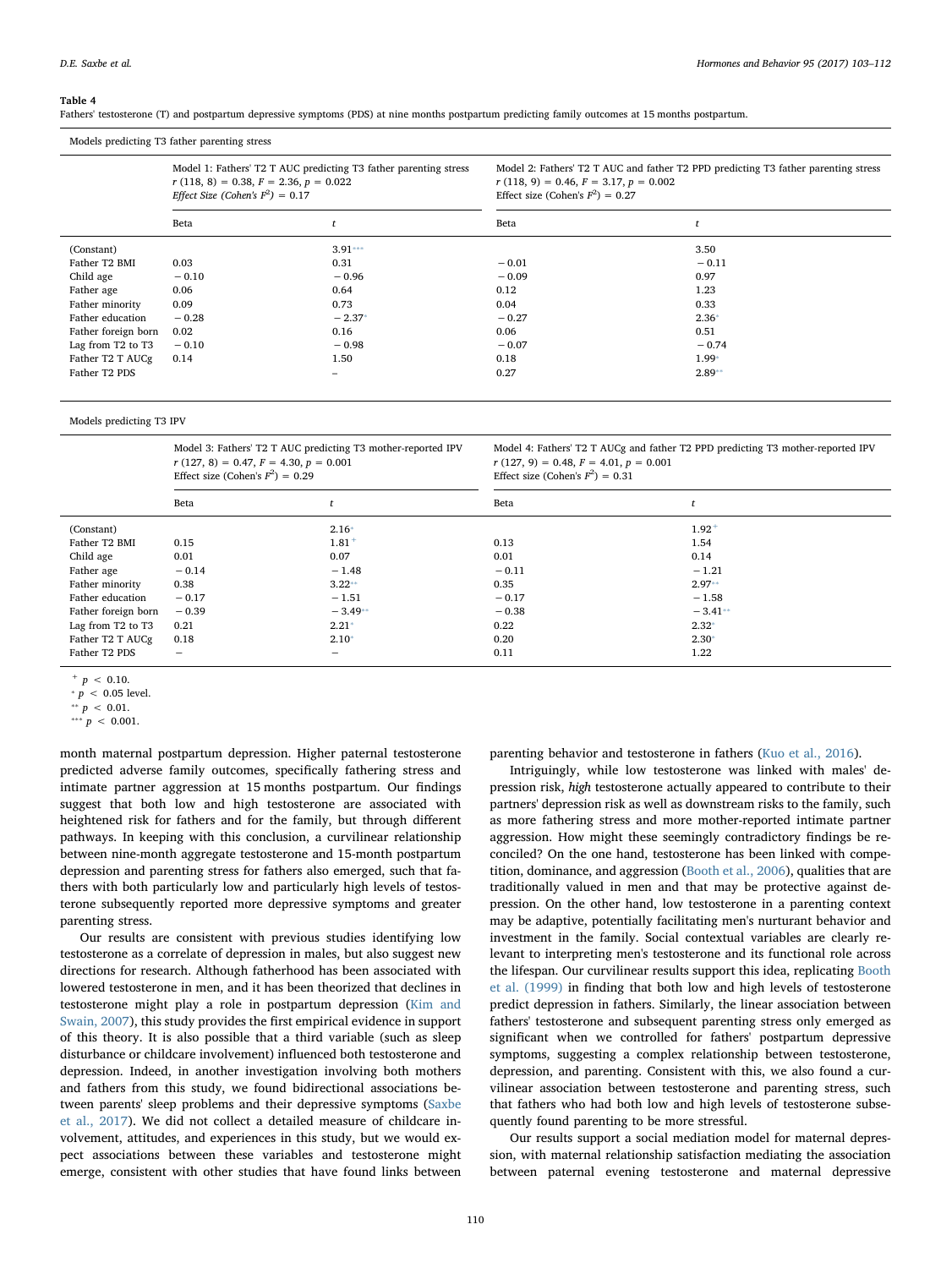symptoms at both nine months and 15 months postpartum. Highertestosterone fathers might be less invested in the partner relationship ([Saxbe et al., 2016](#page-9-6)), which could translate into greater relationship distress for women that contributes to depression. Indeed, our results converge with a literature showing that a lack of social support, specifically partner support, is a known risk factor for postpartum depression in women ([Stapleton et al., 2012](#page-9-14)). In addition to potentially reduced investment and commitment to the relationship, our results suggest that high testosterone men might also behave more aggressively with their partners, potentially further contributing to maternal relationship dissatisfaction and depression. Testosterone supplementation has been recommended as a treatment for depression in males [\(Zarrouf](#page-9-3) [et al., 2009](#page-9-3)), but our results suggest that treatment providers may need to take a more nuanced view of the role of testosterone within the family system.

Some of our findings were driven by evening testosterone, such as the links between fathers' testosterone and maternal depressive symptoms, as well as the mediating effect of maternal relationship satisfaction. Evening testosterone levels may reflect social experiences throughout the day and therefore, might be more strongly linked with family dynamics than morning levels ([Book et al., 2001; Gray et al.,](#page-8-17) [2002\)](#page-8-17). Although many studies of men's testosterone and depression have focused only on morning levels, examining both morning and evening levels may provide a clearer picture of testosterone in its daily social context.

Study limitations include that testosterone was only measured at the nine-month postpartum visit, and only in fathers. Women's testosterone and mother-father associations in testosterone may also contribute to depression risk and family functioning. Furthermore, multiple measures of testosterone could have helped infer the direction of causality and provided information about whether testosterone levels were stable or declining during the postpartum period. Another limitation regarding measurement is that the full relationship satisfaction scale was only administered at the nine-month postpartum visit, whereas intimate partner aggression and paternal parenting stress were measured only at the 15-month postpartum visit. Paternal depression, aggression, and parenting stress may be partially overlapping constructs, all reflecting poor underlying mental health. Ideally these measures would have been administered at multiple waves of the study to allow us to test additive or unique effects. However, the larger CCHN study sought to balance the goal of measuring multiple constructs with the need to reduce participant burden. These concerns are offset by the unusually racially and ethnically diverse low-income sample. Most (95%) of fathers in our sample were residing with mothers at the T2 visit, preventing us from exploring differences between residential vs. non-residential or partnered vs. non-partnered fathers, despite evidence that these groups might differ (Garfi[eld et al., 2014; Gettler et al., 2015\)](#page-8-1). Although the repeated measures of postpartum depression from both mothers and fathers is a strength of the study, it also raises the issue of multiple comparisons. We evaluated our results using a corrected  $p$  value threshold, adjusted for the number of analyses, and one model fell below this threshold (the curvilinear model predicting fathers' 15 month depressive symptoms), suggesting that it should be interpreted with caution.

In conclusion, this paper is the first to show that paternal testosterone levels are linked with both maternal and paternal depressive symptoms, fathering stress, and intimate partner aggression following the birth of a child. The postpartum period is a time of dynamic fluctuations in hormones and mood that may have critical importance to the long-term health and well-being of the family. Our results contribute to our knowledge of the biological correlates and consequences of men's adjustment to parenthood, and suggest important new directions for testosterone research in males.

#### D.E. Saxbe et al. *Hormones and Behavior 95 (2017) 103–112*

#### References

- <span id="page-8-20"></span>[Abidin, R.R., 1995. Parenting Stress Index, Third Edition. Psychological Assessment](http://refhub.elsevier.com/S0018-506X(17)30009-0/rf0005) [Resources, Inc., Odessa, FL Professional Manual.](http://refhub.elsevier.com/S0018-506X(17)30009-0/rf0005)
- <span id="page-8-4"></span>[Almeida, O.P., Yeap, B.B., Hankey, G.J., Jamrozik, K., Flicker, L., 2008. Low free tes](http://refhub.elsevier.com/S0018-506X(17)30009-0/rf0010)[tosterone concentration as a potentially treatable cause of depressive symptoms in](http://refhub.elsevier.com/S0018-506X(17)30009-0/rf0010) [older men. Arch. Gen. Psychiatry 65 \(3\), 283](http://refhub.elsevier.com/S0018-506X(17)30009-0/rf0010)–289.
- <span id="page-8-3"></span>[Amiaz, R., Seidman, S.N., 2008. Testosterone and depression in men. Curr. Opin.](http://refhub.elsevier.com/S0018-506X(17)30009-0/rf0015) [Endocrinol. Diabetes Obes. 15 \(3\), 278](http://refhub.elsevier.com/S0018-506X(17)30009-0/rf0015)–283.
- [Barrett-Connor, E., von Mühlen, D.G., Kritz-Silverstein, D., 1999. Bioavailable testos](http://refhub.elsevier.com/S0018-506X(17)30009-0/rf0020)[terone and depressed mood in older men: the Rancho Bernardo study. J. Clin.](http://refhub.elsevier.com/S0018-506X(17)30009-0/rf0020) [Endocrinol. Metab. 84 \(2\), 573](http://refhub.elsevier.com/S0018-506X(17)30009-0/rf0020)–577.
- <span id="page-8-6"></span>[Berg, S.J., Wynne-Edwards, K.E., 2001. Changes in testosterone, cortisol, and estradiol](http://refhub.elsevier.com/S0018-506X(17)30009-0/rf0025) [levels in men becoming fathers. Mayo Clin. Proc. 76 \(6\), 582](http://refhub.elsevier.com/S0018-506X(17)30009-0/rf0025)–592.
- <span id="page-8-16"></span>[Beydoun, H.A., Beydoun, M.A., Kaufman, J.S., Lo, B., Zonderman, A.B., 2012. Intimate](http://refhub.elsevier.com/S0018-506X(17)30009-0/rf0030) [partner violence against adult women and its association with major depressive](http://refhub.elsevier.com/S0018-506X(17)30009-0/rf0030) [disorder, depressive symptoms and postpartum depression: a systematic review and](http://refhub.elsevier.com/S0018-506X(17)30009-0/rf0030) [meta-analysis. Soc. Sci. Med. 75 \(6\), 959](http://refhub.elsevier.com/S0018-506X(17)30009-0/rf0030)–975.
- <span id="page-8-17"></span>[Book, A.S., Starzyk, K.B., Quinsey, V.L., 2001. The relationship between testosterone and](http://refhub.elsevier.com/S0018-506X(17)30009-0/rf0035) [aggression: a meta-analysis. Aggress. Violent Behav. 6 \(6\), 579](http://refhub.elsevier.com/S0018-506X(17)30009-0/rf0035)–599.
- <span id="page-8-24"></span>[Booth, A., Granger, D.A., Mazur, A., Kivlighan, K.T., 2006. Testosterone and social be](http://refhub.elsevier.com/S0018-506X(17)30009-0/rf0040)[havior. Soc. Forces 85 \(1\), 167](http://refhub.elsevier.com/S0018-506X(17)30009-0/rf0040)–191.
- <span id="page-8-10"></span>[Booth, A., Johnson, D.R., Granger, D.A., 1999. Testosterone and men's depression: the](http://refhub.elsevier.com/S0018-506X(17)30009-0/rf0045) [role of social behavior. J. Health Soc. Behav. 130](http://refhub.elsevier.com/S0018-506X(17)30009-0/rf0045)–140.
- <span id="page-8-11"></span>[Booth, A., Johnson, D.R., Granger, D.A., 2005. Testosterone, marital quality, and role](http://refhub.elsevier.com/S0018-506X(17)30009-0/rf0050) [overload. J. Marriage Fam. 67, 483](http://refhub.elsevier.com/S0018-506X(17)30009-0/rf0050)–498.
- <span id="page-8-7"></span>[Clark, M.M., Galef, B.G., 2000. Why some male Mongolian gerbils may help at the nest:](http://refhub.elsevier.com/S0018-506X(17)30009-0/rf0055) [testosterone, asexuality and alloparenting. Anim. Behav. 59 \(4\), 801](http://refhub.elsevier.com/S0018-506X(17)30009-0/rf0055)–806.
- <span id="page-8-19"></span>[Cox, J.L., Holden, J.M., Sagovsky, R., 1987. Detection of postnatal depression.](http://refhub.elsevier.com/S0018-506X(17)30009-0/rf0060) [Development of the 10-item Edinburgh postnatal depression scale. Brit. J. Psych. 150,](http://refhub.elsevier.com/S0018-506X(17)30009-0/rf0060) 782–[786](http://refhub.elsevier.com/S0018-506X(17)30009-0/rf0060).
- <span id="page-8-18"></span>[Dunkel Schetter, C., Schafer, P., Lanzi, R.G., 2013. Shedding light on the mechanisms](http://refhub.elsevier.com/S0018-506X(17)30009-0/rf0065) [underlying health disparities through community participatory methods: the stress](http://refhub.elsevier.com/S0018-506X(17)30009-0/rf0065) [pathway. Perspect. Psychol. Sci. 8, 613](http://refhub.elsevier.com/S0018-506X(17)30009-0/rf0065)–633.
- <span id="page-8-8"></span>[Fleming, A.S., Corter, C., Stallings, J., Steiner, M., 2002. Testosterone and prolactin are](http://refhub.elsevier.com/S0018-506X(17)30009-0/rf0070) [associated with emotional responses to infant cries in new fathers. Horm. Behav. 42](http://refhub.elsevier.com/S0018-506X(17)30009-0/rf0070) [\(4\), 399](http://refhub.elsevier.com/S0018-506X(17)30009-0/rf0070)–413.
- <span id="page-8-1"></span>Garfi[eld, C.F., Duncan, G., Rutsohn, J., McDade, T.W., Adam, E.K., Coley, R.L., Chase-](http://refhub.elsevier.com/S0018-506X(17)30009-0/rf0075)[Lansdale, P.L., 2014. A longitudinal study of paternal mental health during transition](http://refhub.elsevier.com/S0018-506X(17)30009-0/rf0075) [to fatherhood as young adults. Pediatrics 836](http://refhub.elsevier.com/S0018-506X(17)30009-0/rf0075)–843.
- [Gettler, L.T., McDade, T.W., Agustin, S.S., Feranil, A.B., Kuzawa, C.W., 2015.](http://refhub.elsevier.com/S0018-506X(17)30009-0/rf0080) [Longitudinal perspectives on fathers' residence status, time allocation, and testos](http://refhub.elsevier.com/S0018-506X(17)30009-0/rf0080)[terone in the Philippines. Adaptive Human Behavior and Physiology 1 \(2\), 124](http://refhub.elsevier.com/S0018-506X(17)30009-0/rf0080)–149.
- <span id="page-8-0"></span>[Gettler, L.T., McDade, T.W., Feranil, A.B., Kuzawa, C.W., 2011. Longitudinal evidence](http://refhub.elsevier.com/S0018-506X(17)30009-0/rf0085) [that fatherhood decreases testosterone in human males. Proc. Natl. Acad. Sci. 108](http://refhub.elsevier.com/S0018-506X(17)30009-0/rf0085) [\(39\), 16194](http://refhub.elsevier.com/S0018-506X(17)30009-0/rf0085)–16199.
- <span id="page-8-13"></span>[Gettler, L.T., Oka, R.C., 2016. Are testosterone levels and depression risk linked based on](http://refhub.elsevier.com/S0018-506X(17)30009-0/rf0090) [partnering and parenting? Evidence from a large population-representative study of](http://refhub.elsevier.com/S0018-506X(17)30009-0/rf0090) [US men and women. Soc. Sci. Med. 163, 157](http://refhub.elsevier.com/S0018-506X(17)30009-0/rf0090)–167.
- <span id="page-8-12"></span>[Gettler, L.T., Ryan, C.P., Eisenberg, D.T., Rzhetskaya, M., Hayes, M.G., Feranil, A.B.,](http://refhub.elsevier.com/S0018-506X(17)30009-0/rf0095) Bechayda, [S.A., Kuzawa, C.W., 2017. The role of testosterone in coordinating male](http://refhub.elsevier.com/S0018-506X(17)30009-0/rf0095) life history strategies: the moderating eff[ects of the androgen receptor CAG repeat](http://refhub.elsevier.com/S0018-506X(17)30009-0/rf0095) [polymorphism. Horm. Behav. 87, 164](http://refhub.elsevier.com/S0018-506X(17)30009-0/rf0095)–175.
- <span id="page-8-5"></span>[Giltay, E.J., Enter, D., Zitman, F.G., Penninx, B.W., van Pelt, J., Spinhoven, P., Roelofs, K.,](http://refhub.elsevier.com/S0018-506X(17)30009-0/rf0100) [2012. Salivary testosterone: associations with depression, anxiety disorders, and](http://refhub.elsevier.com/S0018-506X(17)30009-0/rf0100) [antidepressant use in a large cohort study. J. Psychosom. Res. 72 \(3\), 205](http://refhub.elsevier.com/S0018-506X(17)30009-0/rf0100)–213.
- <span id="page-8-9"></span>[Gray, P.B., Kahlenberg, S.M., Barrett, E.S., Lipson, S.F., Ellison, P.T., 2002. Marriage and](http://refhub.elsevier.com/S0018-506X(17)30009-0/rf0105) [fatherhood are associated with lower testosterone in males. Ev. Hum. Behav. 23,](http://refhub.elsevier.com/S0018-506X(17)30009-0/rf0105) 193–[201](http://refhub.elsevier.com/S0018-506X(17)30009-0/rf0105).
- [Gray, P.B., Yang, C.F.G., Pope, H.G., 2006. Fathers have lower salivary testosterone levels](http://refhub.elsevier.com/S0018-506X(17)30009-0/rf0110) [than unmarried men and married non-fathers in Beijing, China. Proc. R. Soc. Lond. B](http://refhub.elsevier.com/S0018-506X(17)30009-0/rf0110) [Biol. Sci. 273 \(1584\), 333](http://refhub.elsevier.com/S0018-506X(17)30009-0/rf0110)–339.
- <span id="page-8-22"></span>[Holm, S., 1979. A simple sequentially rejective multiple test procedure. Scand. J. Stat. 6](http://refhub.elsevier.com/S0018-506X(17)30009-0/rf0115) [\(2\), 65](http://refhub.elsevier.com/S0018-506X(17)30009-0/rf0115)–70.
- <span id="page-8-2"></span>[Kim, P., Swain, J.E., 2007. Sad dads. Psychiatry 36](http://refhub.elsevier.com/S0018-506X(17)30009-0/rf0120)–47.
- <span id="page-8-23"></span>[Kuo, P.X., Saini, E.K., Thomason, E., Schultheiss, O.C., Gonzalez, R., Volling, B.L., 2016.](http://refhub.elsevier.com/S0018-506X(17)30009-0/rf0125) [Individual variation in fathers' testosterone reactivity to infant distress predicts](http://refhub.elsevier.com/S0018-506X(17)30009-0/rf0125) [parenting behaviors with their 1-year-old infants. Dev. Psychobiol. 58, 303](http://refhub.elsevier.com/S0018-506X(17)30009-0/rf0125)–314.
- <span id="page-8-15"></span>[McKenry, P.C., Julian, T.W., Gavazzi, S.M., 1995. Toward a biopsychosocial model of](http://refhub.elsevier.com/S0018-506X(17)30009-0/rf0130) [domestic violence. J. Marital. Fam. Ther. 307](http://refhub.elsevier.com/S0018-506X(17)30009-0/rf0130)–320.
- <span id="page-8-14"></span>[Misri, S., Kostaras, X., Fox, D., Kostaras, D., 2000. The impact of partner support in the](http://refhub.elsevier.com/S0018-506X(17)30009-0/rf0135) [treatment of postpartum depression. Can. J. Psychol. 45 \(6\), 554](http://refhub.elsevier.com/S0018-506X(17)30009-0/rf0135)–558.
- <span id="page-8-21"></span>[O'Campo, P., Caughy, M.O., Nettles, S.M., 2010. Partner abuse or violence, parenting and](http://refhub.elsevier.com/S0018-506X(17)30009-0/rf0140) neighborhood infl[uences on children's behavioral problems. Soc. Sci. Med. 70 \(9\),](http://refhub.elsevier.com/S0018-506X(17)30009-0/rf0140) 1404–[1415](http://refhub.elsevier.com/S0018-506X(17)30009-0/rf0140).
- [O'Connor, D.B., Archer, J., Wu, F.C., 2004. E](http://refhub.elsevier.com/S0018-506X(17)30009-0/rf0145)ffects of testosterone on mood, aggression, [and sexual behavior in young men: a double-blind, placebo-controlled, cross-over](http://refhub.elsevier.com/S0018-506X(17)30009-0/rf0145) [study. J. Clin. Endocrinol. Metab. 89 \(6\), 2837](http://refhub.elsevier.com/S0018-506X(17)30009-0/rf0145)–2845.
- [Paulson, J.F., Bazemore, S.D., 2010. Prenatal and postpartum depression in fathers and its](http://refhub.elsevier.com/S0018-506X(17)30009-0/rf0150) [association with maternal depression: a meta-analysis. JAMA 303, 1961](http://refhub.elsevier.com/S0018-506X(17)30009-0/rf0150)–1969.
- [Perrigo, G., Belvin, L., Vom Saal, F.S., 1991. Individual variation in the neural timing of](http://refhub.elsevier.com/S0018-506X(17)30009-0/rf0155) [infanticide and parental behavior in male house mice. Physiol. Behav. 50 \(2\),](http://refhub.elsevier.com/S0018-506X(17)30009-0/rf0155) 287–[296](http://refhub.elsevier.com/S0018-506X(17)30009-0/rf0155).
- [Pinto, L.A., Sullivan, E.L., Rosenbaum, A., Wyngarden, N., Umhau, J.C., Miller, M.W.,](http://refhub.elsevier.com/S0018-506X(17)30009-0/rf0160) [Taft, C.T., 2010. Biological correlates of intimate partner violence perpetration.](http://refhub.elsevier.com/S0018-506X(17)30009-0/rf0160)